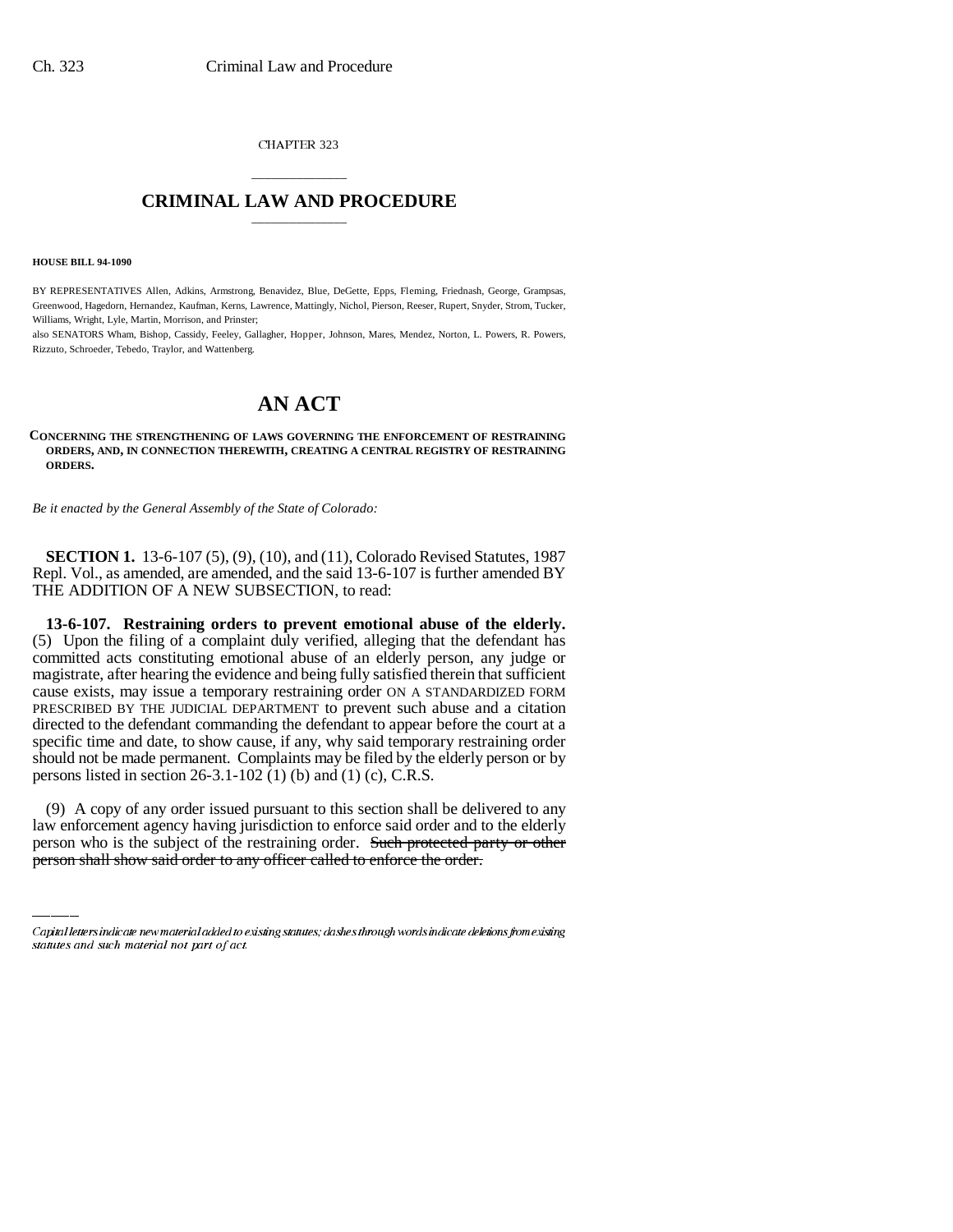$(10)$  At any time that the law enforcement agency having jurisdiction to enforce the order issued pursuant to this section has cause to believe that a violation of the order has occurred, such agency shall enforce the order. If the order has not been personally served, the member of the law enforcement agency PEACE OFFICER responding to the A call FOR ASSISTANCE shall serve a copy of said order on the person named defendant therein AND SHALL WRITE THE TIME, DATE, AND MANNER OF SERVICE ON THE PROTECTED PERSON'S COPY OF SUCH ORDER AND SHALL SIGN SUCH STATEMENT. The cost of serving said order shall be ten dollars, payable to the law enforcement agency EMPLOYING THE PEACE OFFICER serving said order, which TEN DOLLARS shall be assessed against the parties as court costs of obtaining said order.

(11) The duties of peace officers enforcing said restraining order shall be in accordance with section  $\frac{14-4-104}{18-6-803.5}$ , C.R.S., AND ANY RULES ADOPTED BY THE COLORADO SUPREME COURT PURSUANT TO SAID SECTION.

(15) AT THE TIME A RESTRAINING ORDER IS REQUESTED, THE COURT SHALL INQUIRE ABOUT, AND THE REQUESTING PARTY AND SUCH PARTY'S ATTORNEY SHALL HAVE AN INDEPENDENT DUTY TO DISCLOSE, KNOWLEDGE SUCH PARTY AND SUCH PARTY'S ATTORNEY MAY HAVE CONCERNING THE EXISTENCE OF ANY PRIOR RESTRAINING ORDERS OF ANY COURT ADDRESSING IN WHOLE OR IN PART THE SUBJECT MATTER OF THE REQUESTED RESTRAINING ORDER.

**SECTION 2.** 14-4-102 (5), (9), and (10), Colorado Revised Statutes, 1987 Repl. Vol., as amended, are amended, and the said 14-4-102 is further amended BY THE ADDITION OF A NEW SUBSECTION, to read:

**14-4-102. Restraining orders to prevent domestic abuse.** (5) Upon the filing of a complaint, duly verified, alleging that the defendant has committed acts constituting domestic abuse against the plaintiff or a minor child of either of the parties, any judge of a municipal, county, or district court, after hearing the evidence and being fully satisfied therein that sufficient cause exists, may issue a temporary restraining order ON A STANDARDIZED FORM PRESCRIBED BY THE JUDICIAL DEPARTMENT to prevent domestic abuse and a citation directed to the defendant, commanding him SUCH DEFENDANT to appear before the court at a specific time and date, to show cause, if any, why said temporary restraining order should not be made permanent. HOWEVER, IF THE TEMPORARY RESTRAINING ORDER IS ISSUED BY THE DISTRICT COURT IN CONNECTION WITH AN ACTION FILED UNDER THE "UNIFORM DISSOLUTION OF MARRIAGE ACT", ARTICLE 10 OF THIS TITLE, OR BY THE JUVENILE COURT UNDER THE "UNIFORM PARENTAGE ACT", ARTICLE 4 OF TITLE 19,C.R.S., THE COURT MAY DISPENSE WITH THE ISSUANCE OF A CITATION AND REQUIRE THAT THE TEMPORARY RESTRAINING ORDER REMAIN IN EFFECT UNTIL REVOKED, MODIFIED, OR TERMINATED AS PROVIDED IN SECTION 14-10-108.

(9) A copy of any order issued pursuant to this section shall be delivered to any law enforcement agency having jurisdiction to enforce said order and to the protected party. Such protected party shall show said order to any officer called to enforce it.

(10) At any time that the law enforcement agency having jurisdiction to enforce the order issued pursuant to this section has cause to believe that a violation of the order has occurred, it shall enforce the order. THE DUTIES OF PEACE OFFICERS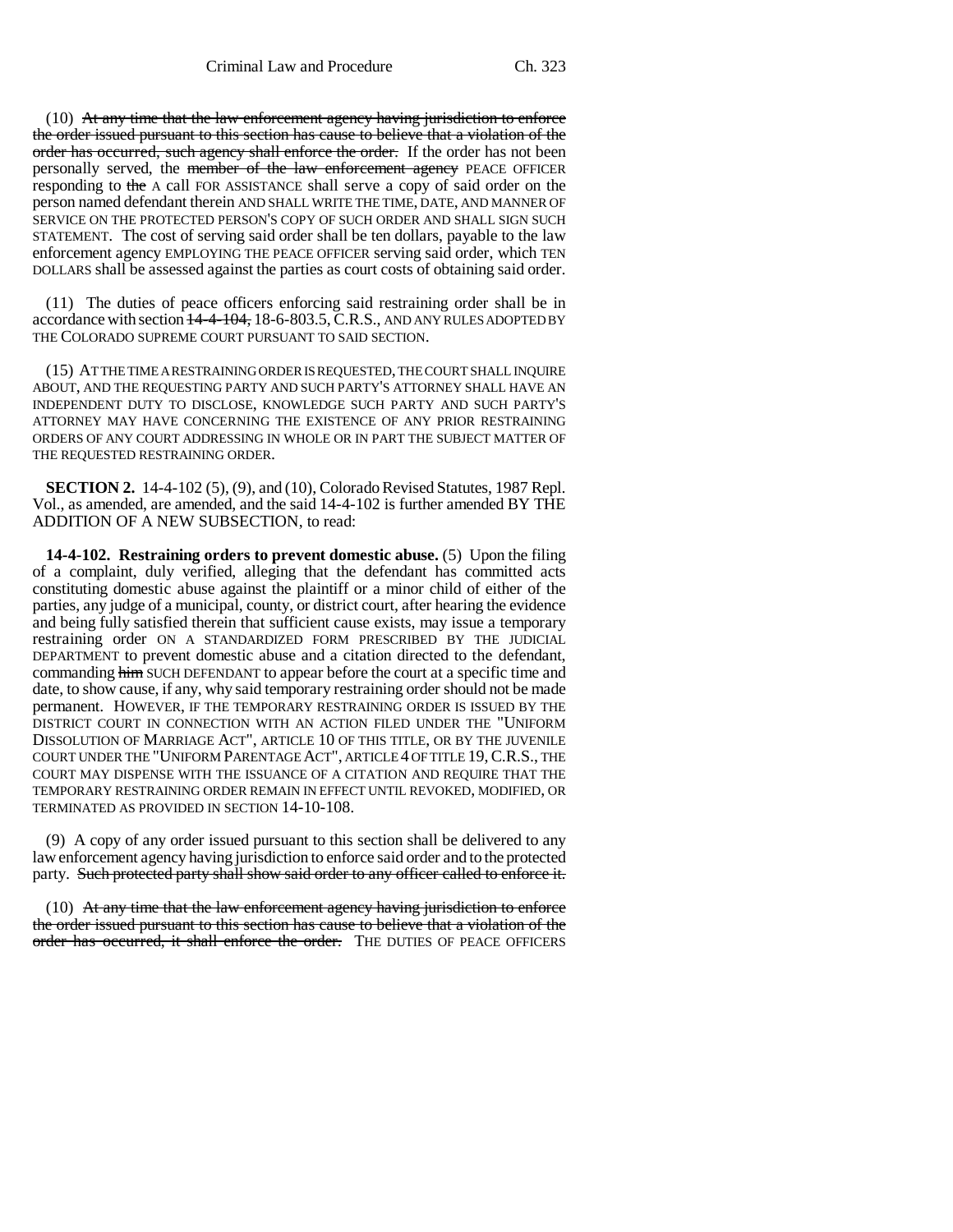#### Ch. 323 Criminal Law and Procedure

ENFORCING ORDERS ISSUED PURSUANT TO THIS SECTION SHALL BE IN ACCORDANCE WITH SECTION 18-6-803.5, C.R.S., AND ANY RULES ADOPTED BY THE COLORADO SUPREME COURT PURSUANT TO SAID SECTION. If the order has not been personally served, the member of the law enforcement agency PEACE OFFICER responding to the A call FOR ASSISTANCE shall serve a copy of said order on the person named respondent therein AND SHALL WRITE THE TIME, DATE, AND MANNER OF SERVICE ON THE PROTECTED PERSON'S COPY OF SUCH ORDER AND SHALL SIGN SUCH STATEMENT. The cost of serving said order shall be ten dollars, payable to the law enforcement agency EMPLOYING THE PEACE OFFICER serving said order, which TEN DOLLARS shall be assessed against the parties as court costs of obtaining said order.

(13) AT THE TIME A RESTRAINING ORDER IS REQUESTED, THE COURT SHALL INQUIRE ABOUT, AND THE REQUESTING PARTY AND SUCH PARTY'S ATTORNEY SHALL HAVE AN INDEPENDENT DUTY TO DISCLOSE, KNOWLEDGE SUCH PARTY AND SUCH PARTY'S ATTORNEY MAY HAVE CONCERNING THE EXISTENCE OF ANY PRIOR RESTRAINING ORDERS OF ANY COURT ADDRESSING IN WHOLE OR IN PART THE SUBJECT MATTER OF THE REQUESTED RESTRAINING ORDER.

**SECTION 3.** 14-4-104, Colorado Revised Statutes, 1987 Repl. Vol., as amended, is amended to read:

**14-4-104. Duties of peace officers - enforcement of restraining orders and emergency protection orders.** (1) A peace officer shall use every reasonable means to enforce an order of any court issued pursuant to section 14-4-102, 14-4-103, or 13-6-107, C.R.S. A peace officer shall also carry out any duties prescribed in section 14-4-102 (7.5). Whenever there is exhibited to any duly authorized sheriff or police officer an emergency protection order or a certified copy of a restraining order issued by any district or county court, as provided for in section 14-4-102, 14-4-103, or 13-6-107, C.R.S., restraining and enjoining any person from threatening, molesting, injuring, or contacting any other person, or requiring the person to remove himself from certain premises and to refrain from entering or remaining near or upon the premises thereafter, and whenever the copy of the emergency protection order or restraining order shows, under signature of the person so serving, that a copy of the order has been properly served upon the person named in the order or the person named in the order has received actual notice of the existence and substance of such order, and whenever the sheriff or police officer has probable cause to believe that the alleged violator has been threatening, molesting, or injuring any person, or entering or remaining on the premises in violation of the order, it is the duty of the sheriff or police officer to arrest the alleged violator and take him immediately before the court issuing the emergency protection order or restraining order or, if that court is not in session, to the nearest jail until the convening of the next session of the court, but in no event to exceed seventy-two hours unless extended for good cause shown by the issuing court, to await further action for the violation. A peace officer shall not be held civilly or criminally liable for acting pursuant to this section if he acts in good faith and without malice.

 $(2)$  (a) Whenever a police officer arrests a party for a violation of an emergency protection order or restraining order issued pursuant to section 14-4-102, 14-4-103, or 13-6-107, C.R.S., it is the duty of the officer to inform the party protected by the emergency protection order or restraining order that the aggrieved party has the right to initiate contempt proceedings against the alleged violator in the court which issued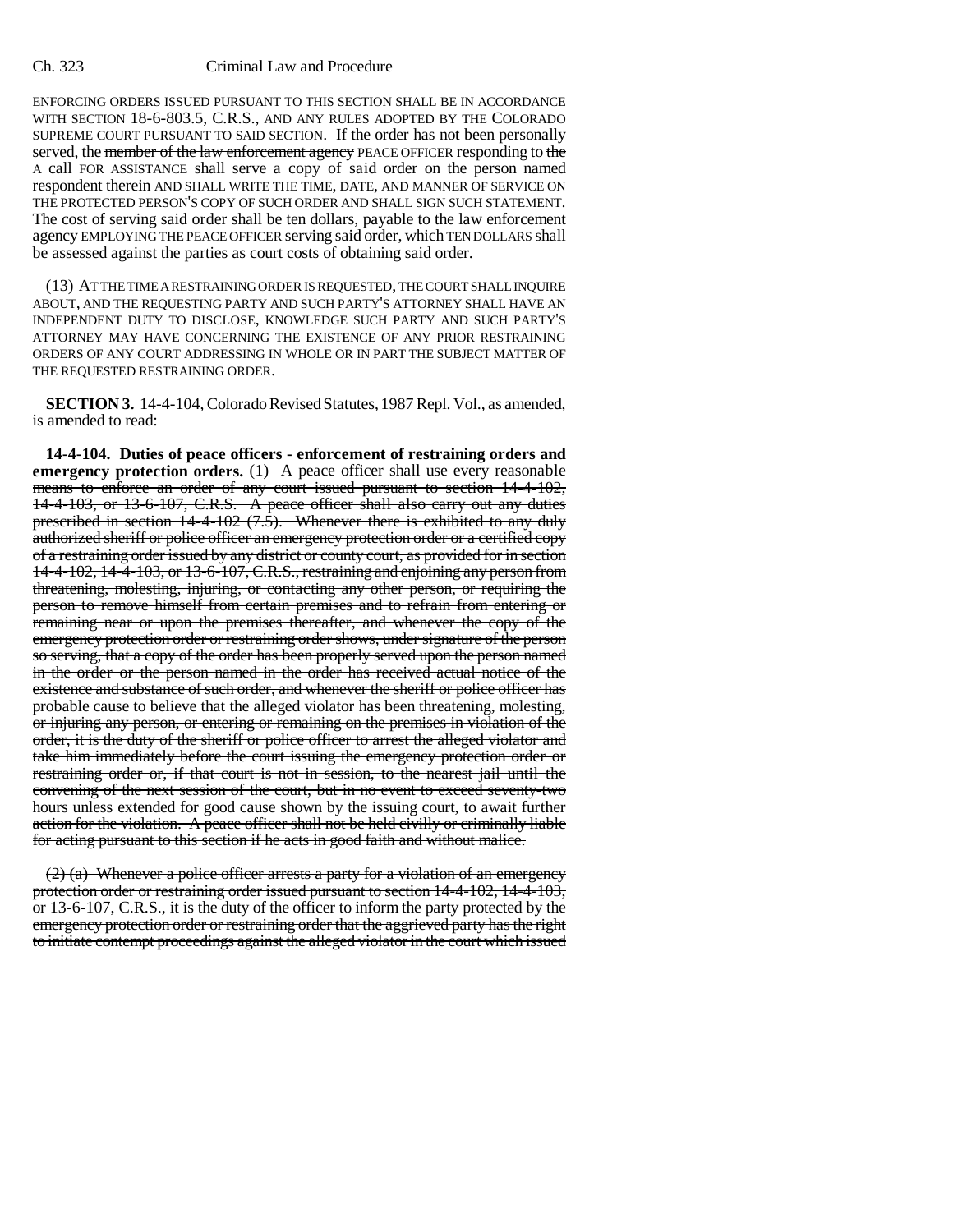the original order.

(b) When an officer makes an arrest for the violation of an emergency protection order or restraining order issued pursuant to section 14-4-102, 14-4-103, or 13-6-107, C.R.S., he shall advise the court orally or in writing of the nature of the alleged violation at the alleged violator's first court appearance. If the court is satisfied that probable cause exists to believe that a violation has been committed, the court shall advise the alleged violator of his rights concerning contempt proceedings.

(c) If the matter is not resolved at first appearance, bail shall be set and a return date shall be fixed. If a contempt proceeding has not been filed by the first appearance, the return date shall be set on the next regular court day following the first appearance. If a contempt proceeding is not filed by the return date, the defendant shall be released from the bail requirement. THE DUTIES OF PEACE OFFICERS ENFORCING RESTRAINING ORDERS ISSUED PURSUANT TO SECTION 14-4-102 OR 14-4-103 SHALL BE IN ACCORDANCE WITH SECTION 18-6-803.5,C.R.S., AND ANY RULES ADOPTED BY THE COLORADO SUPREME COURT PURSUANT TO SAID SECTION.

**SECTION 4.** 14-10-108 (3), Colorado Revised Statutes, 1987 Repl. Vol., is amended, and the said 14-10-108 is further amended BY THE ADDITION OF THE FOLLOWING NEW SUBSECTIONS, to read:

**14-10-108. Temporary order or temporary injunction.** (2.5) AS PART OF A TEMPORARY RESTRAINING ORDER, THE COURT MAY AWARD INTERIM LEGAL CUSTODY OF A CHILD TO A PERSON ENTITLED TO BRING A CUSTODY ACTION UNDER SECTION 14-10-123, WHEN SUCH AWARD IS REASONABLY RELATED TO PREVENTING DOMESTIC ABUSE AS DEFINED IN SECTION 14-4-101 (2) OR PREVENTING THE CHILD FROM WITNESSING DOMESTIC ABUSE. THE INTERIM LEGAL CUSTODY ORDER MAY BE MODIFIED OR DISSOLVED, BASED UPON THE BEST INTERESTS OF THE CHILD AS SET FORTH IN SECTION 14-10-124, AT A SUBSEQUENT TEMPORARY OR PERMANENT ORDERS HEARING OR AS OTHERWISE PROVIDED BY SUBSECTION (6) OF THIS SECTION OR AS OTHERWISE ORDERED BY THE COURT. THE INTERIM LEGAL CUSTODY ORDER MAY BE ISSUED WITHOUT NOTICE TO THE OTHER PARTY ONLY IF THE COURT FINDS THAT IRREPARABLE INJURY WOULD RESULT TO THE MOVING PARTY OR THE CHILD IF NO ORDER WERE ISSUED UNTIL THE TIME FOR RESPONDING TO THE MOTION HAD ELAPSED. THE INTERIM LEGAL CUSTODY ORDER SHALL BE WITHOUT PREJUDICE TO THE RIGHTS OF THE PARTIES OR CHILD AT SUBSEQUENT HEARINGS IN THE PROCEEDINGS. THE INTERIM LEGAL CUSTODY ORDER MAY PROVIDE FOR PARENTING TIME FOR ANY OTHER PARTY.

(3) The court may issue a temporary restraining order without requiring notice to the other party only if it finds, on the basis of the moving affidavit or other evidence, that irreparable injury would result to the moving party if no order were issued until the time for responding had elapsed. ANY TEMPORARY RESTRAINING ORDER ISSUED PURSUANT TO THIS SECTION SHALL BE ON A STANDARDIZED FORM PRESCRIBED BY THE JUDICIAL DEPARTMENT AND A COPY SHALL BE PROVIDED TO THE PROTECTED PARTIES.

(7) AT THE TIME A RESTRAINING ORDER IS REQUESTED PURSUANT TO THIS SECTION, THE COURT SHALL INQUIRE ABOUT, AND THE REQUESTING PARTY AND SUCH PARTY'S ATTORNEY SHALL HAVE AN INDEPENDENT DUTY TO DISCLOSE, KNOWLEDGE SUCH PARTY AND SUCH PARTY'S ATTORNEY MAY HAVE CONCERNING THE EXISTENCE OF ANY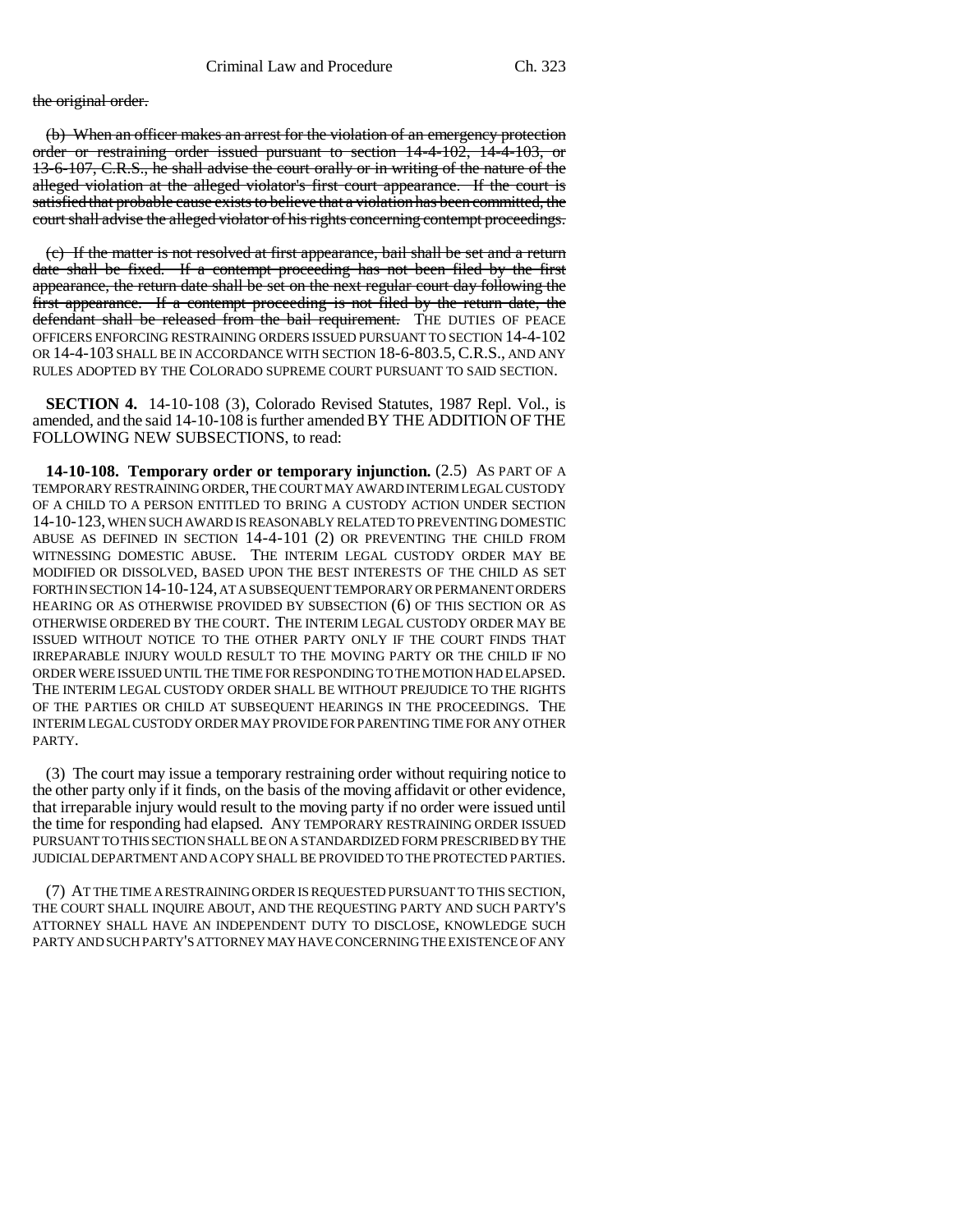PRIOR RESTRAINING ORDERS OF ANY COURT ADDRESSING IN WHOLE OR IN PART THE SUBJECT MATTER OF THE REQUESTED RESTRAINING ORDER.

**SECTION 5.** 14-10-109, Colorado Revised Statutes, 1987 Repl. Vol., as amended, is amended to read:

**14-10-109. Enforcement of restraining orders.** Whenever there is exhibited to any duly authorized sheriff or police officer a certified copy of a restraining order issued by any district court, as provided for in section 14-10-108, restraining and enjoining any person from threatening, beating, striking, or assaulting any other person, or requiring the person to remove himself from certain premises and to refrain from loitering, entering, or remaining near the premises thereafter, and the copy of the restraining order shows, under signature of the person so serving, that a copy of the order has been properly served upon the person named in the order or the person named in the order has received actual notice of the existence and substance of such order, and whenever the sheriff or police officer has probable cause to believe that the alleged violator has been threatening, beating, striking, or assaulting any person, or entering or remaining on the premises in violation of the order, it is the duty of the sheriff or police officer to arrest the alleged violator and take him immediately before the court issuing the restraining order or, if that court is not in session, to the nearest jail until the convening of its next session to await further action for the violation. THE DUTIES OF PEACE OFFICERS ENFORCING ORDERS ISSUED PURSUANT TO SECTION 14-10-107 OR 14-10-108 SHALL BE IN ACCORDANCE WITH SECTION 18-6-803.5, C.R.S., AND ANY RULES ADOPTED BY THE COLORADO SUPREME COURT PURSUANT TO SAID SECTION.

**SECTION 6.** 18-1-1001 (1), Colorado Revised Statutes, 1986 Repl. Vol., as amended, is amended, and the said 18-1-1001 is further amended BY THE ADDITION OF A NEW SUBSECTION, to read:

**18-1-1001. Restraining order against defendant.** (1) There is hereby created a mandatory restraining order against any person charged with a violation of any of the provisions of this title, which order shall remain in effect from the time that the person is advised of his SUCH PERSON'S rights at arraignment or the person's first appearance before the court and informed of such order until final disposition of the action or until further order of the court. Such order shall restrain the person charged from harassing, molesting, intimidating, retaliating against, or tampering with any witness to or victim of the acts charged. THE RESTRAINING ORDER ISSUED PURSUANT TO THIS SECTION SHALL BE ON A STANDARDIZED FORM PRESCRIBED BY THE JUDICIAL DEPARTMENT AND A COPY SHALL BE PROVIDED TO THE PROTECTED PARTIES.

(7) THE DUTIES OF PEACE OFFICERS ENFORCING ORDERS ISSUED PURSUANT TO THIS SECTION SHALL BE IN ACCORDANCE WITH SECTION 18-6-803.5 AND ANY RULES ADOPTED BY THE COLORADO SUPREME COURT PURSUANT TO SAID SECTION.

**SECTION 7.** 18-6-803.5, Colorado Revised Statutes, 1986 Repl. Vol., as amended, is amended to read:

**18-6-803.5. Crime of violation of a restraining order - penalty - peace officers' duties.** (1) A person commits the crime of violation of a restraining order if such person commits an act which CONTACTS, HARASSES, INJURES, INTIMIDATES,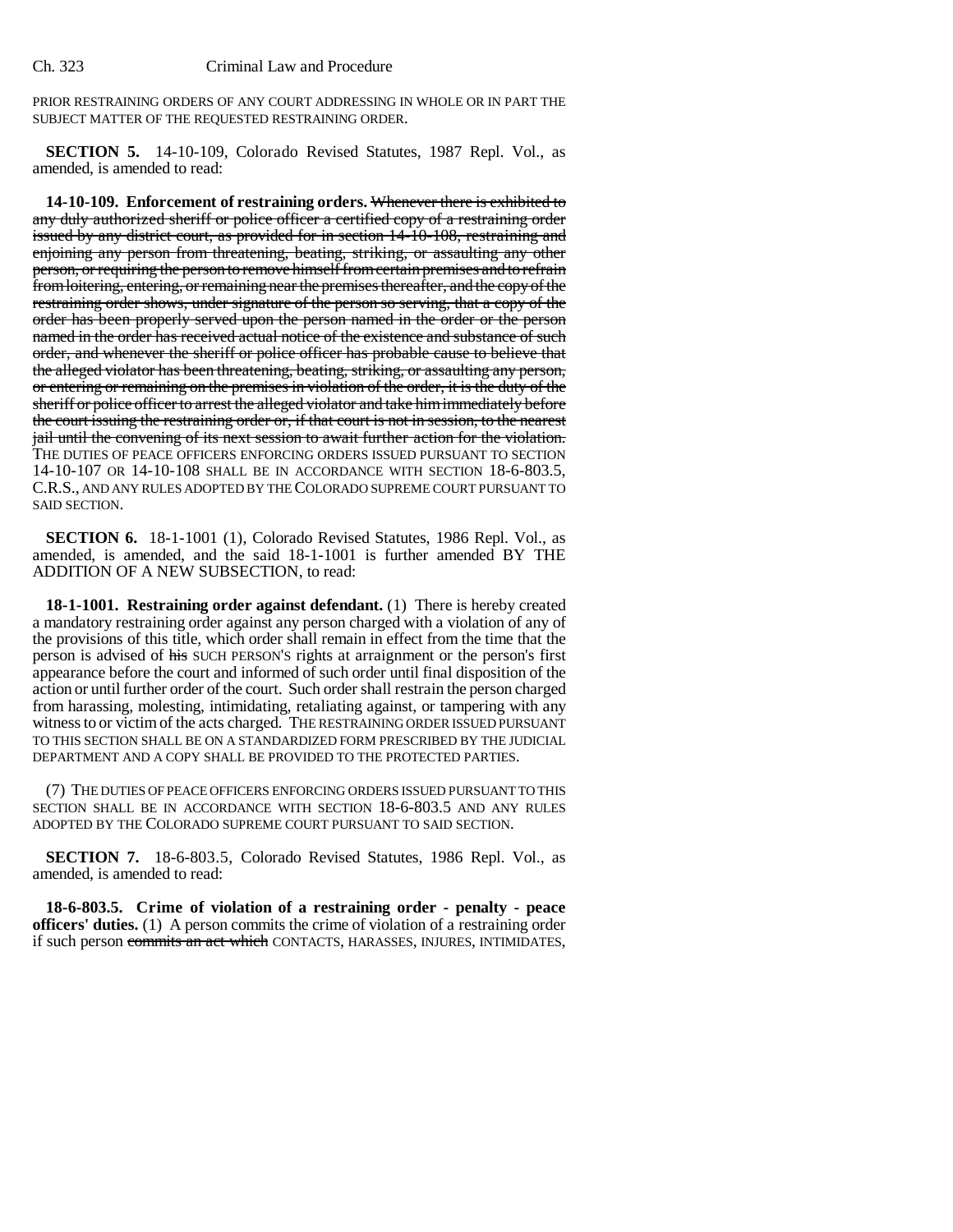MOLESTS, THREATENS, OR TOUCHES ANY PROTECTED PERSON, OR ENTERS OR REMAINS ON PREMISES, OR COMES WITHIN A SPECIFIED DISTANCE OF A PROTECTED PERSON OR PREMISES, AND SUCH CONDUCT is prohibited by any court pursuant to a valid A RESTRAINING order, issued pursuant to section 13-6-107, C.R.S., sections 14-4-101 to 14-4-104, C.R.S., section 18-1-1001, rule 365 of the Colorado rules of county court civil procedure, or an order issued by any district court, as provided for in section 14-10-108, C.R.S., which restrains and enjoins any person from threatening, beating, striking, or assaulting any other person or requires a person to leave certain premises and refrain from entering or remaining on such premises, or a municipal ordinance which provides for an order to issue which restrains any person from threatening, molesting, or injuring any person, or entering or remaining on the premises, or any protective order issued pursuant to title 19, C.R.S., or if such person fails to perform any act mandated by any such order, after such person has been personally served with any such order. <del>or otherwise has acquired from the court</del> actual knowledge of the contents of any such order.

(1.5) AS USED IN THIS SECTION:

(a) "PROTECTED PERSON" MEANS THE PERSON OR PERSONS IDENTIFIED IN THE RESTRAINING ORDER AS THE PERSON OR PERSONS FOR WHOSE BENEFIT THE RESTRAINING ORDER WAS ISSUED.

(b) "REGISTRY" MEANS THE COMPUTERIZED INFORMATION SYSTEM CREATED IN SECTION 18-6-803.7.

(c) "RESTRAINED PERSON" MEANS THE PERSON IDENTIFIED IN THE ORDER AS THE PERSON PROHIBITED FROM DOING THE SPECIFIED ACT OR ACTS.

(d) "RESTRAINING ORDER" MEANS ANY ORDER WHICH PROHIBITS THE RESTRAINED PERSON FROM CONTACTING, HARASSING, INJURING, INTIMIDATING, MOLESTING, THREATENING, OR TOUCHING ANY PERSON, OR FROM ENTERING OR REMAINING ON PREMISES, OR FROM COMING WITHIN A SPECIFIED DISTANCE OF A PROTECTED PERSON OR PREMISES, WHICH IS ISSUED BY A COURT OF THIS STATE OR A MUNICIPAL COURT, AND WHICH IS ISSUED PURSUANT TO SECTION 13-6-107, C.R.S., SECTIONS 14-4-101 TO 14-4-105, C.R.S., SECTION 14-10-107, C.R.S., SECTION 14-10-108, C.R.S., SECTION 18-1-1001, SECTION 19-2-403,C.R.S., SECTION 19-3-316,C.R.S., SECTION 19-4-111, C.R.S., OR RULE 365 OF THE COLORADO RULES OF COUNTY COURT CIVIL PROCEDURE, AN ORDER ISSUED AS PART OF THE PROCEEDINGS CONCERNING A CRIMINAL MUNICIPAL ORDINANCE VIOLATION, OR ANY OTHER ORDER OF A COURT WHICH PROHIBITS A PERSON FROM CONTACTING, HARASSING, INJURING, INTIMIDATING, MOLESTING, THREATENING, OR TOUCHING ANY PERSON, OR FROM ENTERING OR REMAINING ON PREMISES, OR FROM COMING WITHIN A SPECIFIED DISTANCE OF A PROTECTED PERSON OR PREMISES. FOR PURPOSES OF THIS SECTION ONLY, "RESTRAINING ORDER" INCLUDES ANY ORDER WHICH AMENDS, MODIFIES, SUPPLEMENTS, OR SUPERSEDES THE INITIAL RESTRAINING ORDER.

(2) (a) Violation of a restraining order is a class  $32$  misdemeanor; when the court order violated has been issued pursuant to section 13-6-107, C.R.S., sections 14-4-101 to 14-4-104, C.R.S., the portions of section 14-10-108, C.R.S., authorizing the restraining and enjoining of any person from threatening, beating, striking, or assaulting any other person or requiring a person to leave certain premises and refrain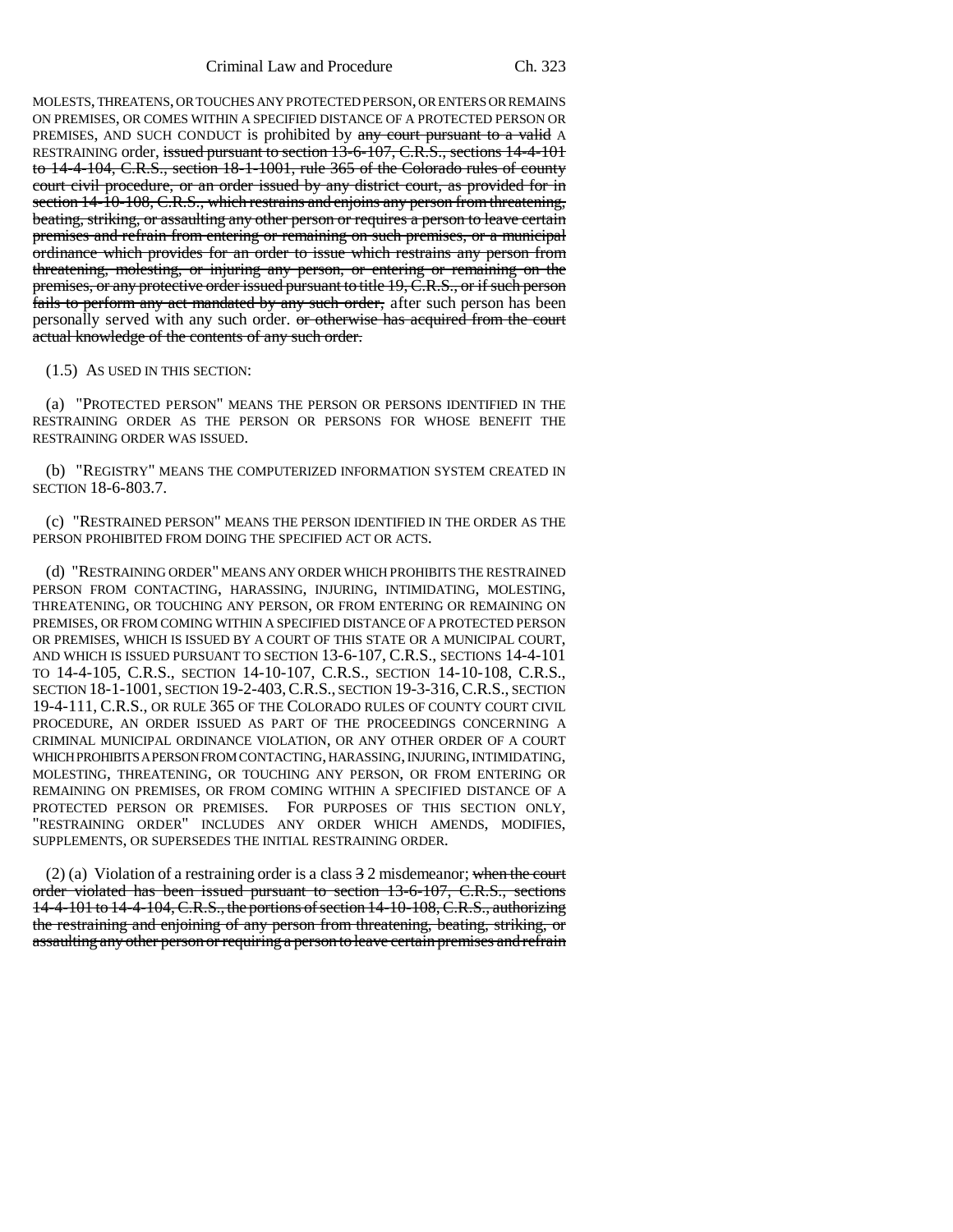#### Ch. 323 Criminal Law and Procedure

from entering or remaining on such premises, rule 365 of the Colorado rules of county court civil procedure, any protective order issued pursuant to title 19, C.R.S., or a municipal ordinance which provides for an order to issue which restrains any person from threatening, molesting, or injuring any person, or entering or remaining on the premises. However, when it is plead and proven that the violator has been previously convicted within seven years under this section, the offense is a class 1 misdemeanor. EXCEPT THAT, IF THE RESTRAINED PERSON HAS PREVIOUSLY BEEN CONVICTED OF VIOLATING THIS SECTION OR A FORMER VERSION OF THIS SECTION OR AN ANALOGOUS MUNICIPAL ORDINANCE, OR IF THE RESTRAINING ORDER IS ISSUED PURSUANT TO SECTION 18-1-1001, THE VIOLATION IS A CLASS 1 MISDEMEANOR.

(b) A PRIOR CONVICTION NEED NOT BE PLED OR PROVEN AT TRIAL. THE EXISTENCE OF A PRIOR CONVICTION SHALL BE A MATTER FOR THE COURT TO DETERMINE AT SENTENCING. THE EXISTENCE OF A PRIOR CONVICTION IS ESTABLISHED BY A CERTIFIED COPY OF A JUDGMENT OF CONVICTION FROM THE COURT IN WHICH THE CONVICTION OCCURRED.

(c) Nothing in this subsection  $(2)$  SECTION shall preclude the ability of a municipality to enact concurrent ordinances. Any sentence imposed pursuant to this subsection  $(2)$  FOR A VIOLATION OF THIS SECTION shall run consecutively and not concurrently with any sentence imposed for any crime which gave rise to the issuing of the restraining order.

(3) Violation of a restraining order is a class 1 misdemeanor when the court order violated has been issued pursuant to section 18-1-1001. Any sentence imposed pursuant to this subsection (3) shall run consecutively and not concurrently with any sentence imposed for any crime which gave rise to the issuing of the restraining order. (a) WHENEVER A RESTRAINING ORDER IS ISSUED, THE PROTECTED PERSON SHALL BE PROVIDED WITH A COPY OF SUCH ORDER. A PEACE OFFICER SHALL USE EVERY REASONABLE MEANS TO ENFORCE A RESTRAINING ORDER.

(b) A PEACE OFFICER SHALL ARREST, OR, IF AN ARREST WOULD BE IMPRACTICAL UNDER THE CIRCUMSTANCES, SEEK A WARRANT FOR THE ARREST OF A RESTRAINED PERSON WHEN THE PEACE OFFICER HAS INFORMATION AMOUNTING TO PROBABLE CAUSE THAT:

(I) THE RESTRAINED PERSON HAS VIOLATED OR ATTEMPTED TO VIOLATE ANY PROVISION OF A RESTRAINING ORDER; AND

(II) THE RESTRAINED PERSON HAS BEEN PROPERLY SERVED WITH A COPY OF THE RESTRAINING ORDER OR THE RESTRAINED PERSON HAS RECEIVED ACTUAL NOTICE OF THE EXISTENCE AND SUBSTANCE OF SUCH ORDER.

(c) IN MAKING THE PROBABLE CAUSE DETERMINATION DESCRIBED IN PARAGRAPH (b) OF THIS SUBSECTION (3), A PEACE OFFICER SHALL ASSUME THAT THE INFORMATION RECEIVED FROM THE REGISTRY CREATED BY SECTION 18-6-803.7 IS ACCURATE. A PEACE OFFICER SHALL ENFORCE A VALID RESTRAINING ORDER WHETHER OR NOT THERE IS A RECORD OF THE RESTRAINING ORDER IN THE CENTRAL REGISTRY.

(d) THE ARREST AND DETENTION OF A RESTRAINED PERSON IS GOVERNED BY APPLICABLE CONSTITUTIONAL AND APPLICABLE STATE RULES OF CRIMINAL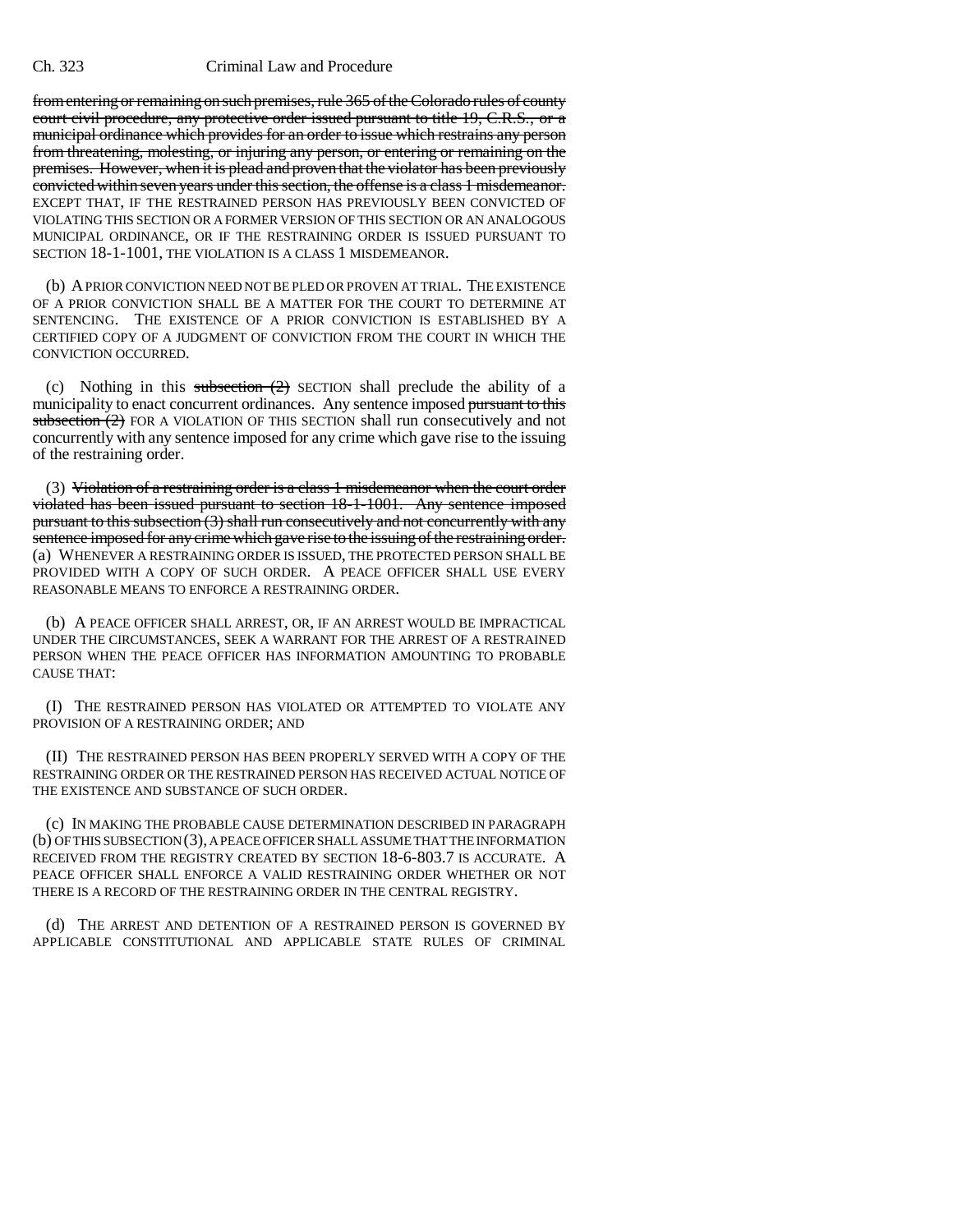PROCEDURE. THE RESTRAINED PERSON SHALL BE TAKEN TO THE NEAREST JAIL OR DETENTION FACILITY UTILIZED BY THE PEACE OFFICER. THIS PARAGRAPH (d) SHALL NOT BE CONSTRUED TO LIMIT THE DISCRETION OF THE JAIL OR DETENTION FACILITY STAFF CONCERNING THE MANAGEMENT OF OVERCROWDING. THE PROSECUTING ATTORNEY SHALL MAKE ALL REASONABLE EFFORTS TO CONTACT THE PROTECTED PARTY UPON THE ARREST OF THE RESTRAINED PERSON AND SHALL PRESENT THE INVESTIGATIVE REPORTS AND CRIMINAL HISTORY OF THE RESTRAINED PERSON TO THE COURT AT THE TIME OF THE FIRST APPEARANCE OF THE RESTRAINED PERSON BEFORE THE COURT.

(e) THE ARRESTING AGENCY ARRESTING THE RESTRAINED PERSON SHALL FORWARD TO THE ISSUING COURT A COPY OF SUCH AGENCY'S REPORT, A LIST OF WITNESSES TO THE VIOLATION, AND, IF APPLICABLE, A LIST OF ANY CHARGES FILED OR REQUESTED AGAINST THE RESTRAINED PERSON. THE AGENCY SHALL GIVE A COPY OF THE AGENCY'S REPORT, WITNESS LIST, AND CHARGING LIST TO THE PROTECTED PARTY. THE AGENCY SHALL DELETE THE ADDRESS AND TELEPHONE NUMBER OF A WITNESS FROM THE LIST SENT TO THE COURT UPON REQUEST OF SUCH WITNESS, AND SUCH ADDRESS AND TELEPHONE NUMBER SHALL NOT THEREAFTER BE MADE AVAILABLE TO ANY PERSON, EXCEPT LAW ENFORCEMENT OFFICIALS AND THE PROSECUTING AGENCY, WITHOUT ORDER OF THE COURT.

(4) Nothing in this section shall be construed to alter or diminish the inherent authority of the court to enforce its orders through civil or criminal contempt proceedings. IF A RESTRAINED PERSON IS ON BOND IN CONNECTION WITH A VIOLATION OR ATTEMPTED VIOLATION OF A RESTRAINING ORDER IN THIS OR ANY OTHER STATE AND IS SUBSEQUENTLY ARRESTED FOR VIOLATING OR ATTEMPTING TO VIOLATE A RESTRAINING ORDER, THE ARRESTING AGENCY SHALL NOTIFY THE PROSECUTING ATTORNEY WHO SHALL FILE A MOTION WITH THE COURT WHICH ISSUED THE PRIOR BOND FOR THE REVOCATION OF THE BOND AND FOR THE ISSUANCE OF A WARRANT FOR THE ARREST OF THE RESTRAINED PERSON IF SUCH COURT IS SATISFIED THAT PROBABLE CAUSE EXISTS TO BELIEVE THAT A VIOLATION OF THE RESTRAINING ORDER ISSUED BY THE COURT HAS OCCURRED.

(5) No person charged with violation of a restraining order pursuant to this section shall be permitted, in the criminal action resulting from such charge, to collaterally attack the validity of the order which such person is accused of violating. A PEACE OFFICER ARRESTING A PERSON FOR VIOLATING A RESTRAINING ORDER OR OTHERWISE ENFORCING A RESTRAINING ORDER SHALL NOT BE HELD CRIMINALLY OR CIVILLY LIABLE FOR SUCH ARREST OR ENFORCEMENT UNLESS THE PEACE OFFICER ACTS IN BAD FAITH AND WITH MALICE OR DOES NOT ACT IN COMPLIANCE WITH RULES ADOPTED BY THE COLORADO SUPREME COURT.

(6) THE RESTRAINING ORDER SHALL CONTAIN IN CAPITAL LETTERS AND BOLD PRINT A NOTICE INFORMING THE PROTECTED PERSON THAT SUCH PROTECTED PERSON MAY EITHER INITIATE CONTEMPT PROCEEDINGS AGAINST THE RESTRAINED PERSON IF THE ORDER IS ISSUED IN A CIVIL ACTION OR REQUEST THE PROSECUTING ATTORNEY TO INITIATE CONTEMPT PROCEEDINGS IF THE ORDER IS ISSUED IN A CRIMINAL ACTION.

**SECTION 8.** Part 8 of article 6 of title 18, Colorado Revised Statutes, 1986 Repl. Vol., as amended, is amended BY THE ADDITION OF A NEW SECTION to read: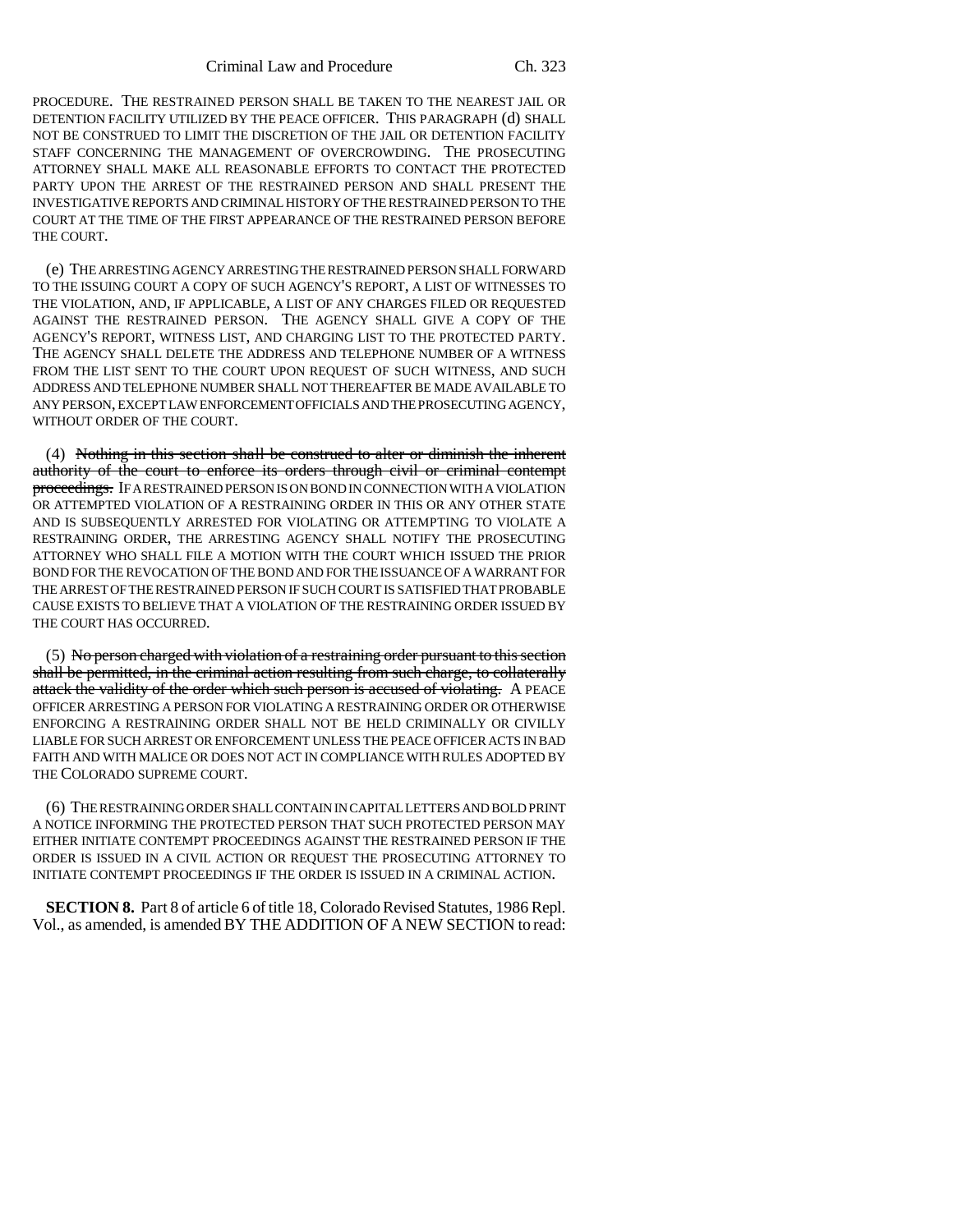### **18-6-803.7. Central registry of restraining orders - creation.** (1) AS USED IN THIS SECTION:

(a) "BUREAU" MEANS THE COLORADO BUREAU OF INVESTIGATION.

(b) "PROTECTED PERSON" MEANS THE PERSON OR PERSONS IDENTIFIED IN THE RESTRAINING ORDER AS THE PERSON OR PERSONS FOR WHOSE BENEFIT THE RESTRAINING ORDER WAS ISSUED.

(c) "REGISTRY" MEANS A COMPUTERIZED INFORMATION SYSTEM.

(d) "RESTRAINED PERSON" MEANS THE PERSON IDENTIFIED IN THE ORDER AS THE PERSON PROHIBITED FROM DOING THE SPECIFIED ACT OR ACTS.

(e) "RESTRAINING ORDER" MEANS ANY ORDER WHICH PROHIBITS THE RESTRAINED PERSON FROM CONTACTING, HARASSING, INJURING, INTIMIDATING, MOLESTING, THREATENING, OR TOUCHING ANY PERSON, OR FROM ENTERING OR REMAINING ON PREMISES, OR FROM COMING WITHIN A SPECIFIED DISTANCE OF A PROTECTED PERSON OR PREMISES, WHICH IS ISSUED BY A COURT OF THIS STATE OR AN AUTHORIZED MUNICIPAL COURT, AND WHICH IS ISSUED PURSUANT TO SECTION 13-6-107, C.R.S., SECTIONS 14-4-101 TO 14-4-105, C.R.S., SECTION 14-10-107, C.R.S., SECTION 14-10-108, C.R.S., SECTION 18-1-1001, SECTION 19-2-403, C.R.S., SECTION 19-3-316,C.R.S., SECTION 19-4-111,C.R.S., OR RULE 365 OF THE COLORADO RULES OF COUNTY COURT CIVIL PROCEDURE, OR AN ORDER ISSUED AS PART OF THE PROCEEDINGS CONCERNING A CRIMINAL MUNICIPAL ORDINANCE VIOLATION.

(f) "SUBSEQUENT ORDER" MEANS AN ORDER WHICH AMENDS, MODIFIES, SUPPLEMENTS, OR SUPERSEDES A RESTRAINING ORDER.

(2) (a) THERE IS HEREBY CREATED IN THE BUREAU A COMPUTERIZED CENTRAL REGISTRY OF RESTRAINING ORDERS WHICH SHALL BE ACCESSIBLE TO ANY STATE LAW ENFORCEMENT AGENCY OR TO ANY LOCAL LAW ENFORCEMENT AGENCY HAVING A TERMINAL WHICH COMMUNICATES WITH THE BUREAU. THE CENTRAL REGISTRY COMPUTERS SHALL COMMUNICATE WITH COMPUTERS OPERATED BY THE STATE JUDICIAL DEPARTMENT.

(b) RESTRAINING ORDERS AND SUBSEQUENT ORDERS SHALL BE ENTERED INTO THE REGISTRY BY THE CLERK OF THE COURT ISSUING THE RESTRAINING ORDER.

(c) THE RESTRAINED PERSON'S ATTORNEY, IF PRESENT AT THE TIME THE RESTRAINING ORDER OR SUBSEQUENT ORDER IS ISSUED, SHALL NOTIFY THE RESTRAINED PERSON OF THE CONTENTS OF SUCH ORDER IF THE RESTRAINED PERSON WAS ABSENT WHEN SUCH ORDER WAS ISSUED.

(d) RESTRAINING ORDERS AND SUBSEQUENT ORDERS SHALL BE PLACED IN THE REGISTRY NOT LATER THAN TWENTY-FOUR HOURS AFTER THEY HAVE BEEN ISSUED; EXCEPT THAT, IF THE COURT ISSUING THE RESTRAINING ORDER OR SUBSEQUENT ORDER SPECIFIES THAT IT BE PLACED IN THE REGISTRY IMMEDIATELY, SUCH ORDER SHALL BE PLACED IN THE REGISTRY IMMEDIATELY.

(e) UPON REACHING THE EXPIRATION DATE OF A RESTRAINING ORDER OR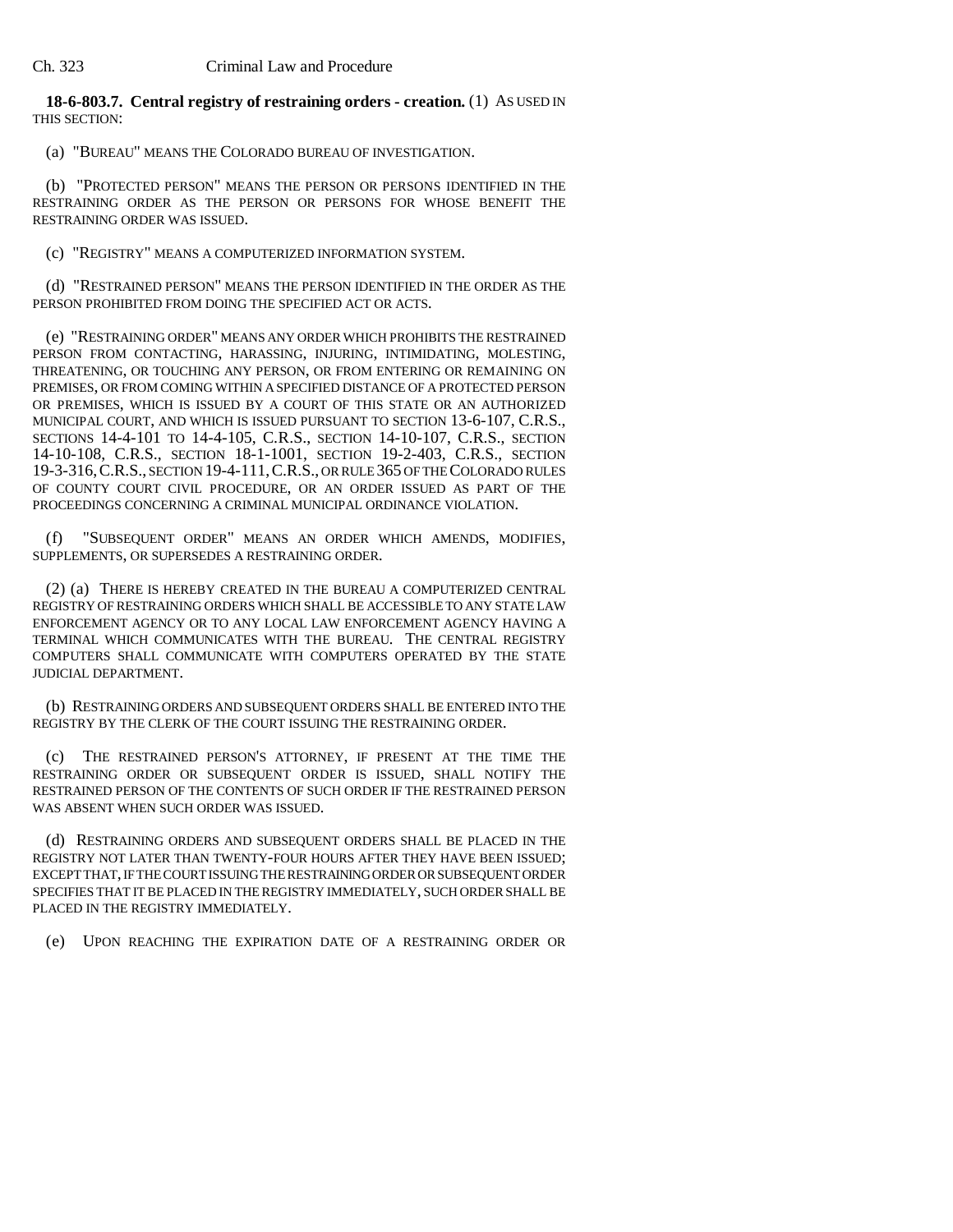SUBSEQUENT ORDER, IF ANY, THE BUREAU SHALL NOTE THE TERMINATION IN THE REGISTRY.

(f) IN THE EVENT THE RESTRAINING ORDER OR SUBSEQUENT ORDER DOES NOT HAVE A TERMINATION DATE, THE CLERK OF THE ISSUING COURT SHALL BE RESPONSIBLE FOR NOTING THE TERMINATION OF THE RESTRAINING ORDER OR SUBSEQUENT ORDER IN THE REGISTRY.

(3) (a) IN ADDITION TO ANY INFORMATION, NOTICE, OR WARNING REQUIRED BY LAW, A RESTRAINING ORDER OR SUBSEQUENT ORDER ENTERED INTO THE REGISTRY SHALL CONTAIN THE FOLLOWING INFORMATION, IF SUCH INFORMATION IS AVAILABLE:

(I) THE NAME, DATE OF BIRTH, SEX, AND PHYSICAL DESCRIPTION OF THE RESTRAINED PERSON TO THE EXTENT KNOWN;

(II) THE DATE THE ORDER WAS ISSUED, AND THE EFFECTIVE DATE OF THE ORDER IF SUCH DATE IS DIFFERENT FROM THE DATE THE ORDER WAS ISSUED;

(III) THE NAMES OF THE PROTECTED PERSONS AND THEIR DATES OF BIRTH;

(IV) IF THE RESTRAINING ORDER IS ONE PROHIBITING THE RESTRAINED PERSON FROM ENTERING IN, REMAINING UPON, OR COMING WITHIN A SPECIFIED DISTANCE OF CERTAIN PREMISES, THE ADDRESS OF THE PREMISES AND THE DISTANCE LIMITATION;

(V) THE EXPIRATION DATE OF THE RESTRAINING ORDER, IF ANY;

(VI) WHETHER THE RESTRAINED PERSON HAS BEEN SERVED WITH THE RESTRAINING ORDER, AND IF SO, THE DATE AND TIME OF SERVICE; AND

(VII) THE AMOUNT OF BAIL AND ANY CONDITIONS OF BOND WHICH THE COURT HAS SET IN THE EVENT THE RESTRAINED PERSON HAS VIOLATED A RESTRAINING ORDER.

(b) IF AVAILABLE, THE RESTRAINING ORDER OR SUBSEQUENT ORDER SHALL CONTAIN THE FINGERPRINT BASED STATE IDENTIFICATION NUMBER ISSUED BY THE BUREAU TO THE RESTRAINED PERSON.

**SECTION 9.** 19-2-403 (1), Colorado Revised Statutes, 1986 Repl. Vol., as amended, is amended, and the said 19-2-403 is further amended BY THE ADDITION OF A NEW SUBSECTION, to read:

**19-2-403. Restraining order against juvenile.** (1) There is hereby created a mandatory restraining order against any juvenile charged with the commission of a delinquent act, which order shall remain in effect from the time that the juvenile is advised of his SUCH JUVENILE'S rights and informed of such order at his SUCH JUVENILE'S first appearance before the court until final disposition of the action or until further order of the court. Such order shall restrain the juvenile from harassing, molesting, intimidating, retaliating against, or tampering with any witness to or victim of the delinquent act charged. THE RESTRAINING ORDER ISSUED PURSUANT TO THIS SECTION SHALL BE ON A STANDARDIZED FORM PRESCRIBED BY THE JUDICIAL DEPARTMENT AND A COPY SHALL BE PROVIDED TO THE PROTECTED PARTIES.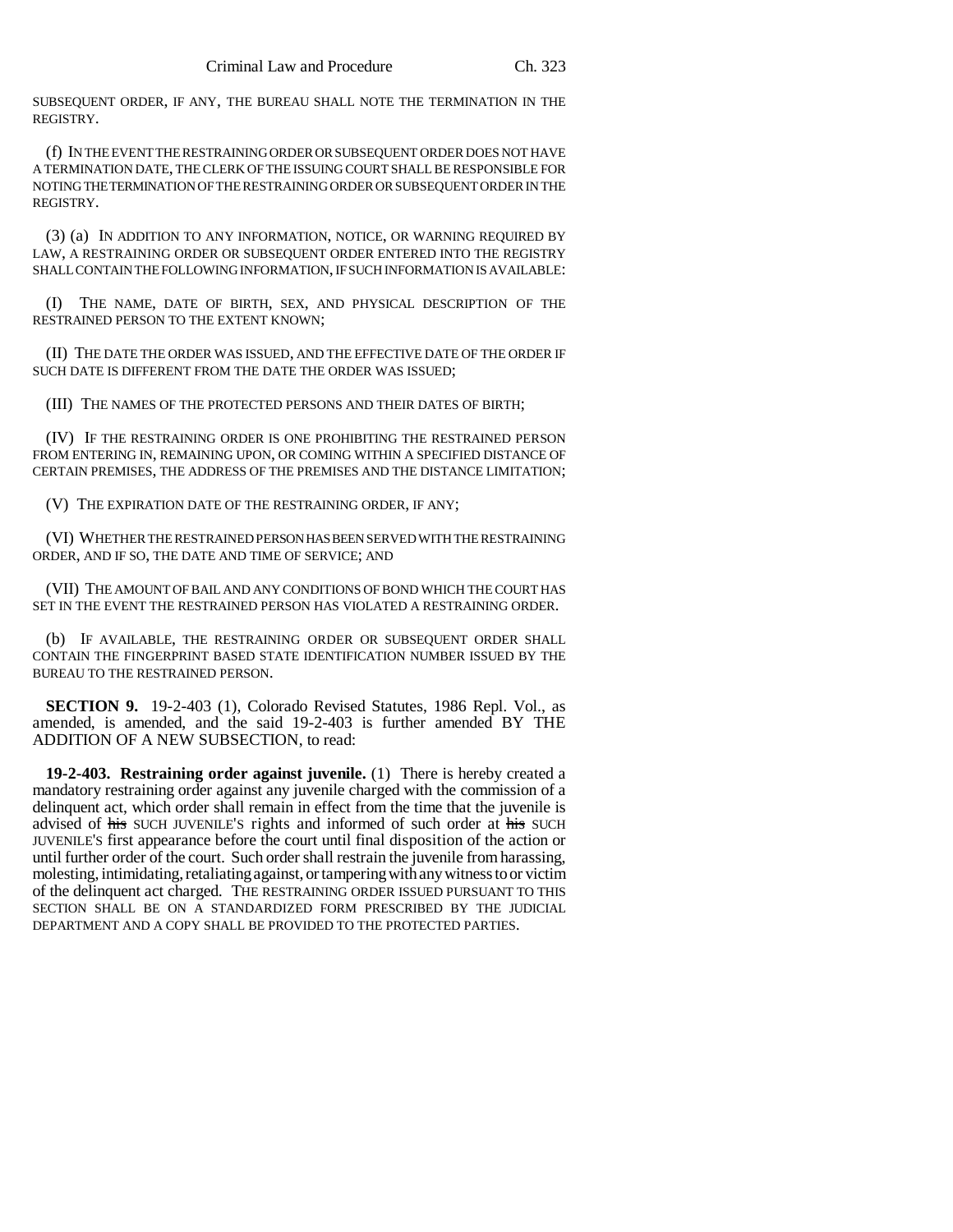(4) THE DUTIES OF PEACE OFFICERS ENFORCING ORDERS ISSUED PURSUANT TO THIS SECTION SHALL BE IN ACCORDANCE WITH SECTION 18-6-803.5, C.R.S., AND ANY RULES ADOPTED BY THE COLORADO SUPREME COURT PURSUANT TO SAID SECTION.

**SECTION 10.** 19-3-316 (1) (a), (2) (b), (2) (f) and (3), Colorado Revised Statutes, 1986 Repl. Vol., as amended, are amended, and the said 19-3-316 is further amended BY THE ADDITION OF A NEW SUBSECTION, to read:

**19-3-316. Restraining orders and emergency protection orders.** (1) (a) The juvenile court and the district court shall have the authority to issue restraining orders to prevent an unlawful sexual offense, as defined in section 18-3-411 (1), C.R.S., when requested by the local law enforcement agency, the county department, or a responsible person who asserts, in a verified petition supported by affidavit, that there are reasonable grounds to believe that a child is in danger in the reasonably foreseeable future of being the victim of an unlawful sexual offense, based upon an allegation of a recent actual unlawful sexual offense or threat of the same. ANY RESTRAINING ORDER ISSUED PURSUANT TO THIS SECTION SHALL BE ON A STANDARDIZED FORM PRESCRIBED BY THE JUDICIAL DEPARTMENT AND A COPY SHALL BE PROVIDED TO THE PROTECTED PERSON.

(2) (b) When the district and juvenile courts are closed for judicial business and a peace officer asserts reasonable grounds to believe that a child is in danger in the reasonably foreseeable future of being the victim of an unlawful sexual offense, based upon an allegation of a recent actual unlawful sexual offense or threat of the same, a judge made available pursuant to paragraph (a) of this subsection (2) may issue a written or verbal ex parte emergency protection order. ANY WRITTEN EMERGENCY PROTECTION ORDER ISSUED PURSUANT TO THIS SUBSECTION (2) SHALL BE ON A STANDARDIZED FORM PRESCRIBED BY THE JUDICIAL DEPARTMENT AND A COPY SHALL BE PROVIDED TO THE PROTECTED PERSON.

(f) At any time that the law enforcement agency having jurisdiction to enforce the emergency protection order issued pursuant to this subsection (2) has cause to believe that a violation of the order has occurred, it shall enforce the order. If the EMERGENCY PROTECTION order ISSUED PURSUANT TO THIS SUBSECTION (2) is written and has not been personally served, a member of the law enforcement agency shall serve a copy of said order on the person named respondent therein. If the order is verbal, a member of the law enforcement agency shall notify the respondent of the existence and substance thereof.

(3) A peace officer shall use every reasonable means to enforce an order of the court issued pursuant to this section. A peace officer shall not be held civilly or criminally liable for acting pursuant to this section if he acts in good faith and without malice. THE DUTIES OF PEACE OFFICERS ENFORCING ORDERS ISSUED PURSUANT TO THIS SECTION SHALL BE IN ACCORDANCE WITH SECTION 18-6-803.5,C.R.S., AND ANY RULES ADOPTED BY THE COLORADO SUPREME COURT PURSUANT TO SAID SECTION.

(5) AT THE TIME A RESTRAINING ORDER OR AN EMERGENCY PROTECTION ORDER IS REQUESTED, THE COURT SHALL INQUIRE ABOUT, AND THE REQUESTING PARTY AND SUCH PARTY'S ATTORNEY SHALL HAVE AN INDEPENDENT DUTY TO DISCLOSE, KNOWLEDGE SUCH PARTY AND SUCH PARTY'S ATTORNEY MAY HAVE CONCERNING THE EXISTENCE OF ANY PRIOR RESTRAINING ORDERS OR EMERGENCY PROTECTION ORDERS